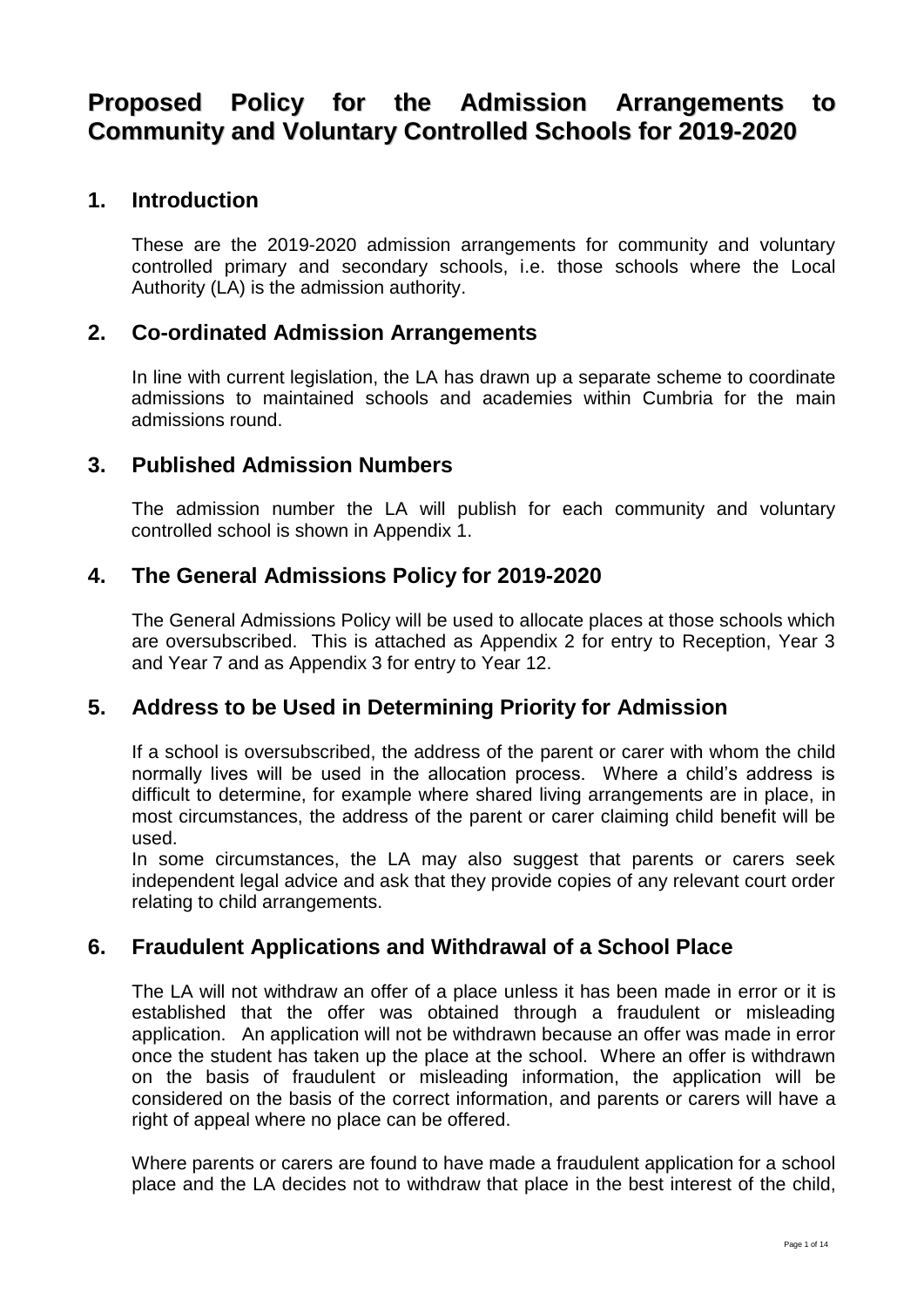should a school place be sought for any other sibling or siblings the criteria that provide a higher priority for a school place for siblings will not be applied.

Where a place has been offered on the basis of a timely parental application, the place will not be withdrawn unless one of the exceptions set out in paragraph 2.12 of the School Admissions Code 2014 applies.

- An admission authority must not withdraw an offer unless:
	- i) it has been offered in error
	- ii) a parent or carer has not responded within a reasonable period of time
	- iii) it is established that the offer was obtained through a fraudulent or intentionally misleading application

## **7. Parental disagreement**

The management of school applications may be severely delayed during the main admissions round where separated parents or carers of the child each submit a separate application for different schools. The School Admissions Code 2014 states that only one offer per child can be made by the LA. In this situation the LA asks that parents and/or carers attempt to resolve matters between themselves and inform the LA in writing of which application should be processed. The LA will not become involved in private disputes.

In a situation where parents or carers are unable to reach an agreement the LA will decide which application should be processed. In most circumstances the LA will process the application submitted by the parent or carer who is in receipt of child benefit for the child to whom the application relates. In some circumstances, the LA may also suggest that parents or carers seek independent legal advice and ask that they provide copies of any relevant court order relating to child arrangements.

### **8. The Admissions Timetable**

The timetable for the September 2019 application and allocation processes will be in line with the co-ordinated admissions scheme with the exception of entry to Year 12. This will be in accordance with the timetable detailed in Appendix 4.

## **9. Late Applications**

For oversubscribed schools, applications which are received or changed after the published closing date will only be considered in exceptional circumstances. Even if there are exceptional circumstances, applications submitted after the relevant published date, contained within the co-ordinated admissions scheme, will not be considered until after allocations for those parents and carers who applied on time have been made. Any evidence submitted after the relevant date to support a late application or change of preference will not be considered. Affected applicants will not receive an offer with other parents on national offer day, instead receiving one on 'reallocation day'.

Details of closing dates, and other relevant dates can be found:

i) in the parental information booklets for admission to an infant or primary school, transfer to junior school and transfer to secondary school in September 2019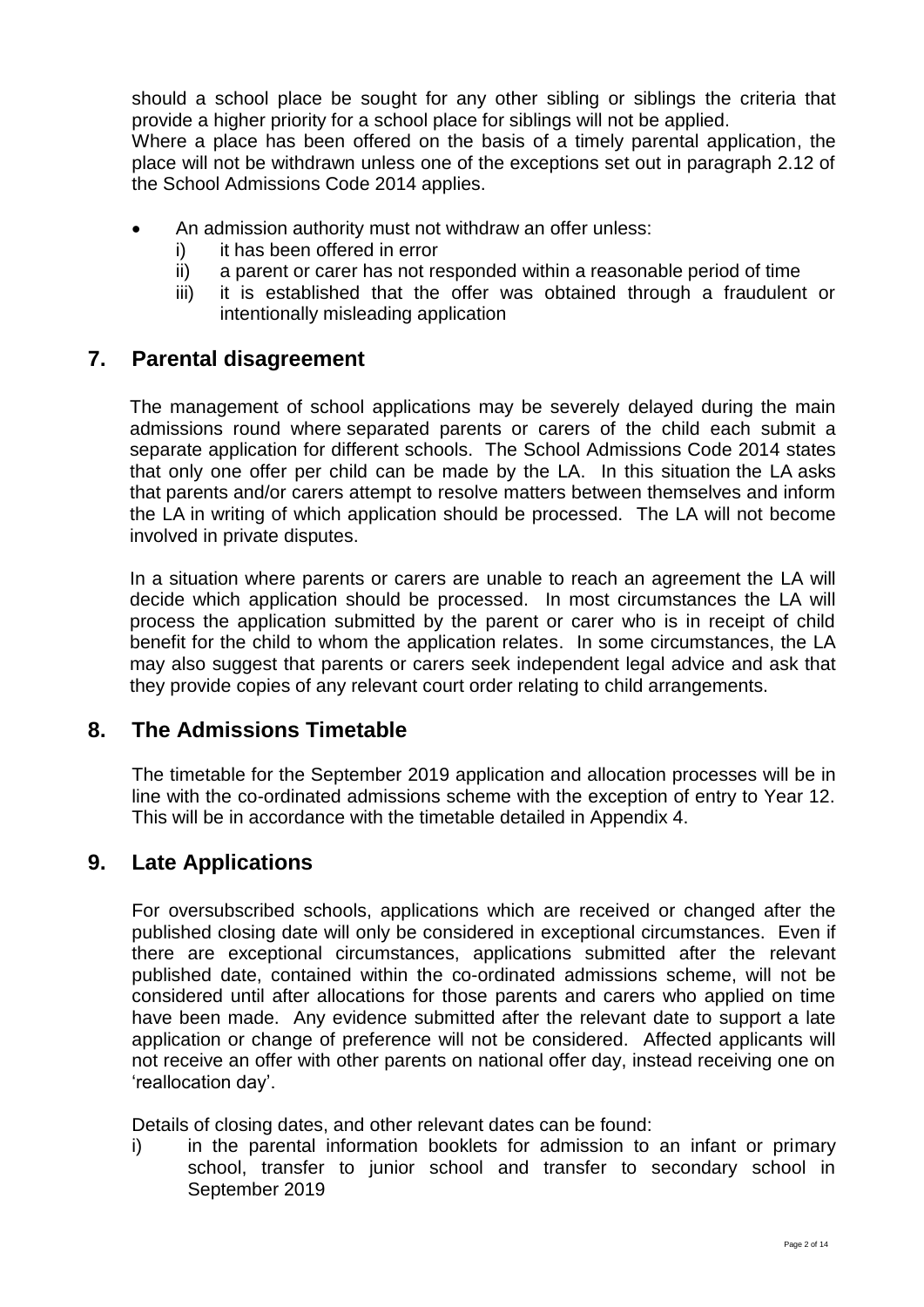- ii) on the county council website [www.cumbria.gov.uk/schooladmissions](http://www.cumbria.gov.uk/schooladmissions)
- iii) in the 2019-20 coordinated admissions scheme for all maintained schools and academies in the area of Cumbria

## **10. Waiting Lists**

Once places have been allocated, children refused a place will continue to be considered for any vacancies which become available up until the end of the Autumn Term 2019. Vacancies will always be allocated by applying the admissions policy and length of time on the waiting list will not be a consideration.

## **11. Early, Deferred or Delayed Entry to all schools and Part Time Attendance at Infant/Primary Schools**

If a child who has not reached compulsory school age has been allocated a Reception place and their parent or carer wishes to defer entry to school, the place will be held open. Entry cannot be deferred beyond the point at which the child reaches compulsory school age and not beyond the beginning of the final term of the school year for which the place was allocated. Parents or carers can request that their child takes up the place part-time until the child reaches compulsory school age.

Summer-born children do not attain compulsory school age until the September after they would normally start in Reception. In line with government recommendation, the LA as the admissions authority for community and voluntary controlled schools will admit these children into a Reception class a year later than usual at their parents'/carers request. These children will remain eligible for their full entitlement to schooling, and will subsequently transfer to junior (where applicable) and secondary school with other children in the year group in which they have been educated, rather than with their 'chronological cohort'.

Where a summer-born child is allocated, and takes up a place a September Reception place, in the normal year of admission (i.e. the academic year in which they turn 5) and subsequently attends school beyond the end of the autumn term of the admission year, an application for a Reception place the following September will not be considered as a 'summer-born' application. In this situation the child has already commenced school and any request to move year groups will be considered on its individual merits.

Other requests, for early or delayed transfer to secondary school, for example, will be considered on their individual merits. Unlike delayed entry for summer-born children, others have no automatic right to education outside of their chronological age group, although there is no legal bar to this.

Parents or carers seeking early transfer should submit their request to the school admissions by 30 September for secondary applications, and by 31 October for primary applications **in the year before** that in which they would usually apply. This will allow time for the application to be considered prior to the closing date for applications. Parents or carers will still need to submit preferences by the appropriate closing date.

Parents or carers seeking delayed entry/transfer should submit their request by the same dates in the year in which they would apply if their child was transferring at the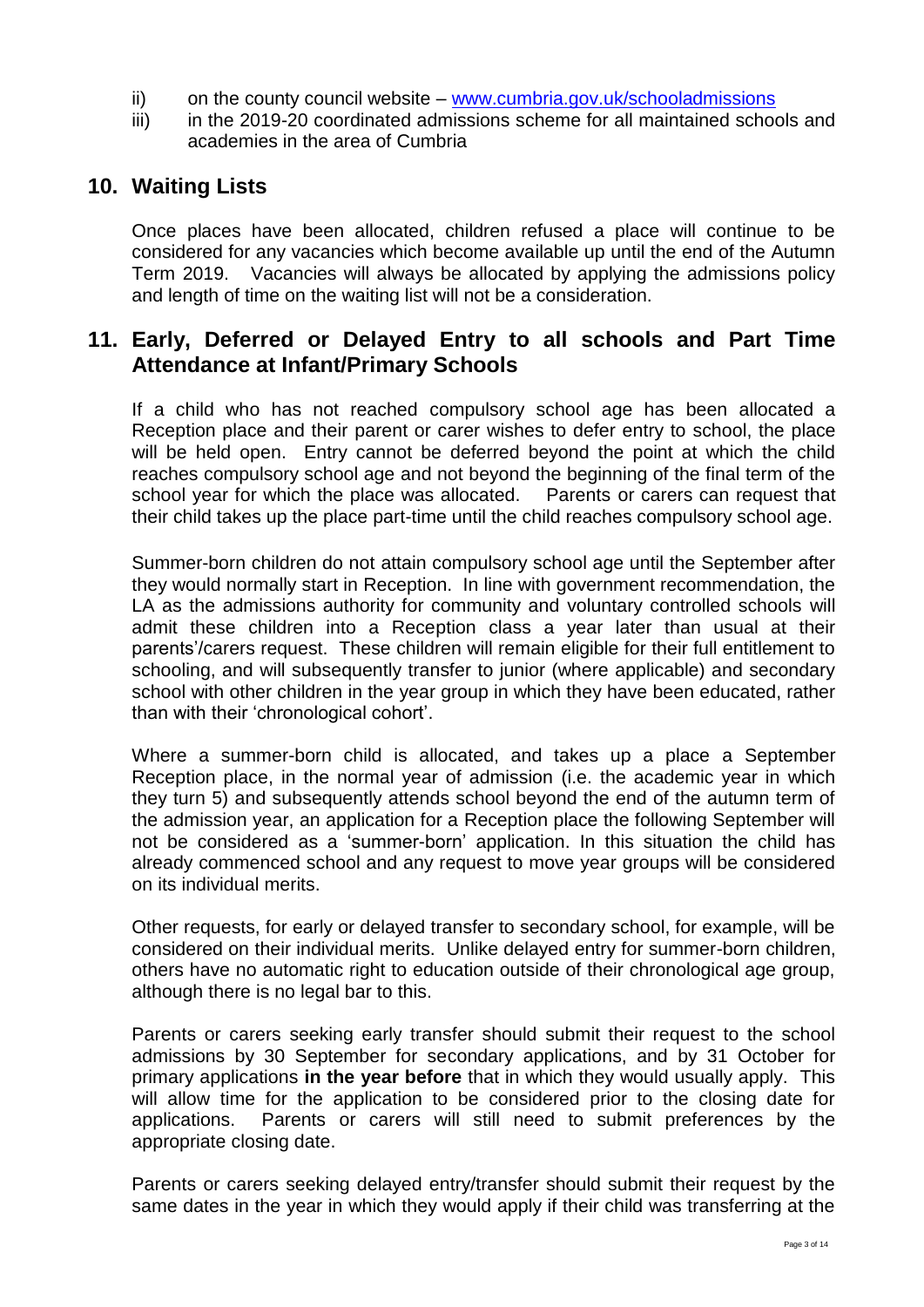usual age. This will allow consideration of the request prior to the closing date for preferences to be submitted, allowing parents or carers sufficient time to submit preferences in the event their request is denied.

## **12. Twins and siblings of multiple births**

Where places are available for some but not all children from multiple births (including twins) the Local Authority will exercise the discretion offered by the School Admissions Code to offer all of the children a place. Where this results in an infant class exceeding 30 pupils, additional children admitted under these arrangements will be treated as 'excepted pupils' for the duration of their infant education and will not constitute a breach of legislative requirements.

## **13. Admissions to Nursery Schools and Infant/Primary Schools Offering Nursery Education**

These arrangements do not apply to the admission of nursery pupils. Nursery admission arrangements will be determined separately. **Attendance at a school's nursery does not guarantee admission to the school's Reception group.**

## **14. Transfer from Infant to Junior/Primary Schools**

Attendance at an infant school does not guarantee admission to the associated junior school.

## **15. Admission to School Sixth Forms**

These arrangements apply to the admission of students to school sixth forms (Year 12).

### **16. Catchment Areas**

Cumbria County Council operates a 'catchment area' approach to school admissions. Most schools have a defined catchment area. Details of the arrangements for each school can be made available on request. Where an area is not included within an agreed catchment area, the "catchment area school" will be the nearest school to the parental home.

### **17. Distance Measurements**

### **1) Straight-line Measure**

Where there are more applications than places available at a community or voluntary controlled school for entry to all year groups, applications will be prioritised using the criteria set out in appendix 2 and appendix 3. For any criteria that gives priority to those living closest to the school, distance measurements will be undertaken using the LAs computerised Geographical Information System (GIS). This measurement will be a straight-line measurement between the centre of the pupil's home address and a common point on the school site as determined by the LA.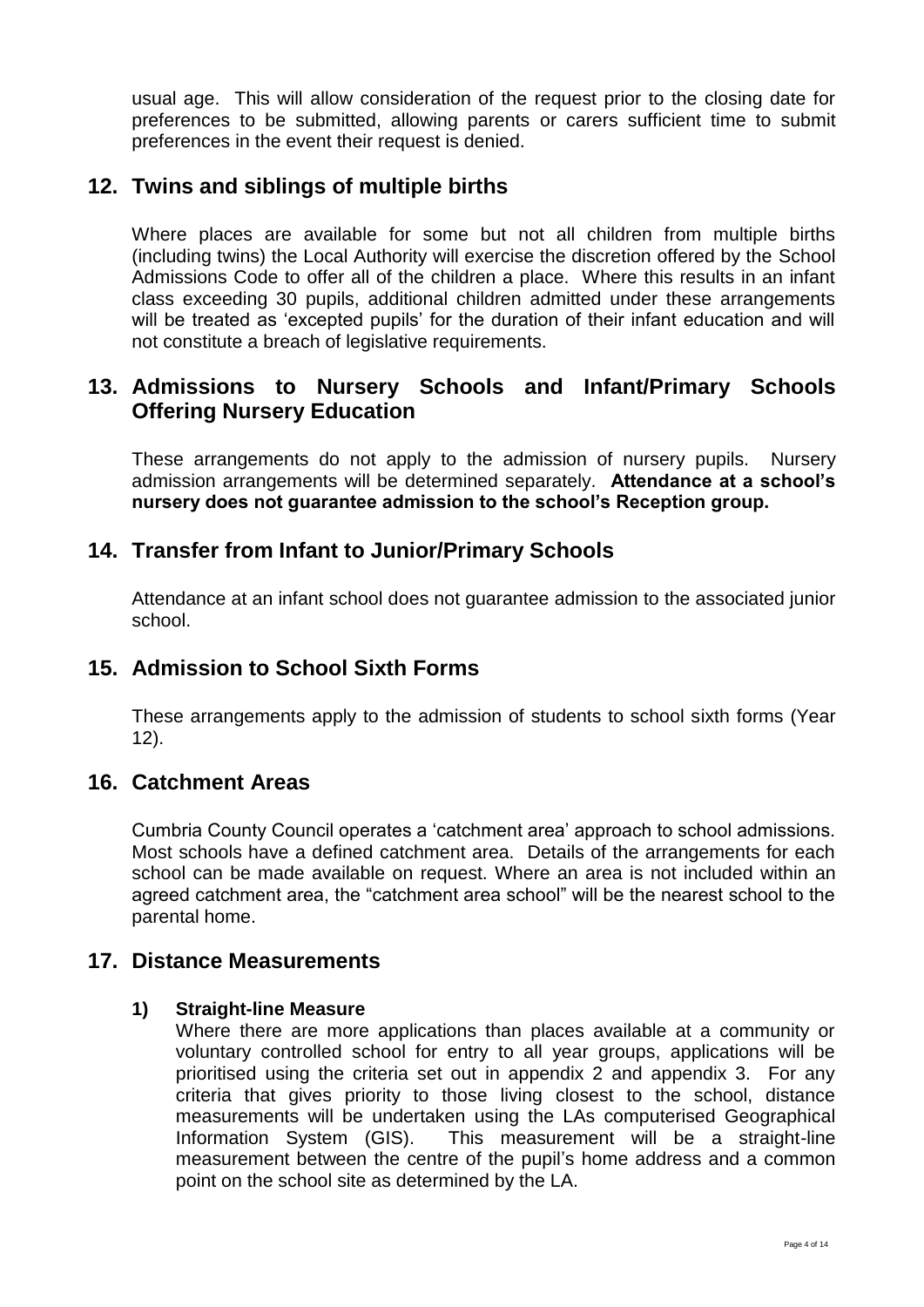### **2) Shortest Walking Route by Road**

Where a place cannot be offered at any of the parents or carers' preferred schools, the LA will allocate a place at the nearest school in Cumbria to the home address with a place available after all timely applications have been processed. In these circumstances, the distance will be measured by the nearest walking route by road using the LA's GIS mapping system.

### **18. In Year Admissions**

Where a parent or carer wishes to change school for any reason that is not caused by a change of address, the Local Authority may not offer a place at a community or voluntary controlled school before the first day of the term following receipt of form SA8 (request for an in year school place).

Any place offered must be taken up within 6 weeks or it may be withdrawn and offered to another applicant.

August 2017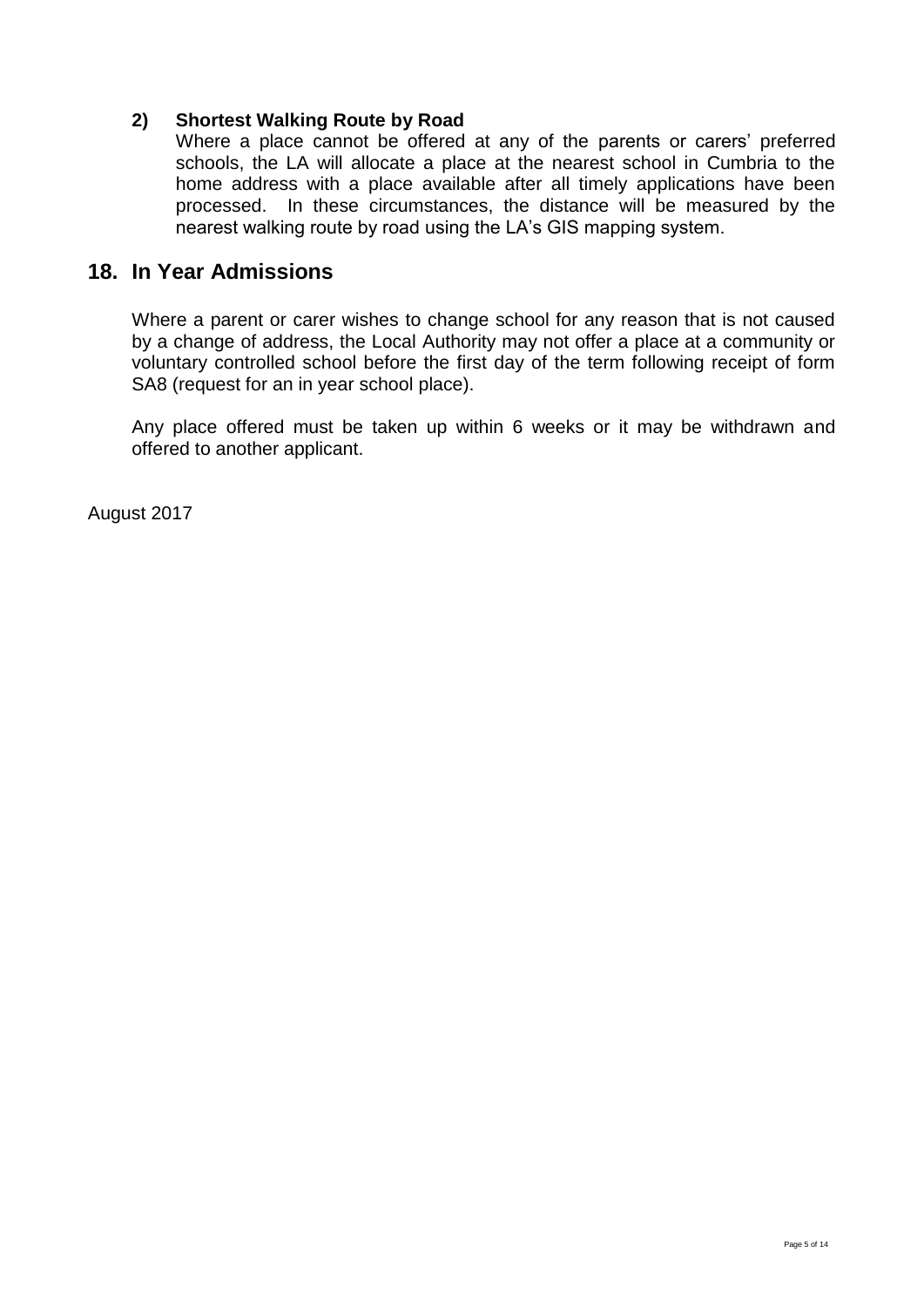## **Determined 2019-2020 Admission Arrangements for Community and Voluntary Controlled Schools - Published Admission Numbers**

The following are the proposed admission numbers the LA will publish for each community and voluntary controlled school as part of its 2019-2020 admission arrangements.

## **Infant/ Primary Schools**

| School                      | Proposed<br>2019/2020<br>Published<br>Admission<br>Number | School                               | Proposed<br>2019/2020<br>Published<br>Admission<br>Number |
|-----------------------------|-----------------------------------------------------------|--------------------------------------|-----------------------------------------------------------|
| All Saints' CE              | 30                                                        | <b>Burlington CE</b>                 | 10                                                        |
| <b>Allithwaite CE</b>       | 15                                                        | Caldew Lea                           | 49                                                        |
| <b>Allonby Primary</b>      | 8                                                         | Cambridge Primary                    | 30                                                        |
| <b>Alston Primary</b>       | 15                                                        | Captain Shaw's CE                    | 8                                                         |
| Arlecdon                    | 12                                                        | Cartmel CE Primary                   | 10                                                        |
| Armathwaite                 | 10                                                        | <b>Chapel Street Infants</b>         | 52                                                        |
| Asby Endowed                | 6                                                         | Clifton                              | 12                                                        |
| Ashfield Infant             | 60                                                        | <b>Coniston CE Primary</b>           | 14                                                        |
| <b>Barrow Island</b>        | 30                                                        | <b>Croftlands Infant</b>             | 60                                                        |
| Bassenthwaite               | 7                                                         | Crosscanonby St John's CE            | 10                                                        |
| <b>Beckstone Primary</b>    | 45                                                        | Cummersdale                          | 12                                                        |
| Belle Vue Primary           | 60                                                        | Cumwhinton                           | 25                                                        |
| lBewcastle                  | 8                                                         | Dane Ghyll                           | 30                                                        |
| Blennerhasset               | 7                                                         | Derwent Vale Primary and Nursery     | 15                                                        |
| <b>Bolton</b>               | 8                                                         | <b>Distington Community Primary</b>  | 20                                                        |
| <b>Boltons CE</b>           | 14                                                        | Ellenborough and Ewanrigg Infant     | 23                                                        |
| <b>Bookwell Primary</b>     | 30                                                        | Ennerdale and Kinniside CE Primary   | 8                                                         |
| <b>Bransty</b>              | 25                                                        | <b>Fellview Primary</b>              | 11                                                        |
| <b>Bridekirk Dovenby CE</b> | 17                                                        | <b>Frizington Primary</b>            | 20                                                        |
| Brisbane Park Infant        | 54                                                        | <b>Goodly Dale Community Primary</b> | 14                                                        |
| <b>Brook Street Primary</b> | 45                                                        | Gosforth CE                          | 20                                                        |
| Brough                      | 15                                                        | <b>Grange CE</b>                     | 30                                                        |
| Broughton in Furness CE     | 15                                                        | <b>Grasslot Infant</b>               | 30                                                        |
| <b>Broughton Moor</b>       | 12                                                        | <b>Great Orton</b>                   | 10                                                        |
| <b>Brunswick</b>            | 45                                                        | Greystoke                            | 9                                                         |
| Burgh by Sands              | 15                                                        | Haverigg                             | 18                                                        |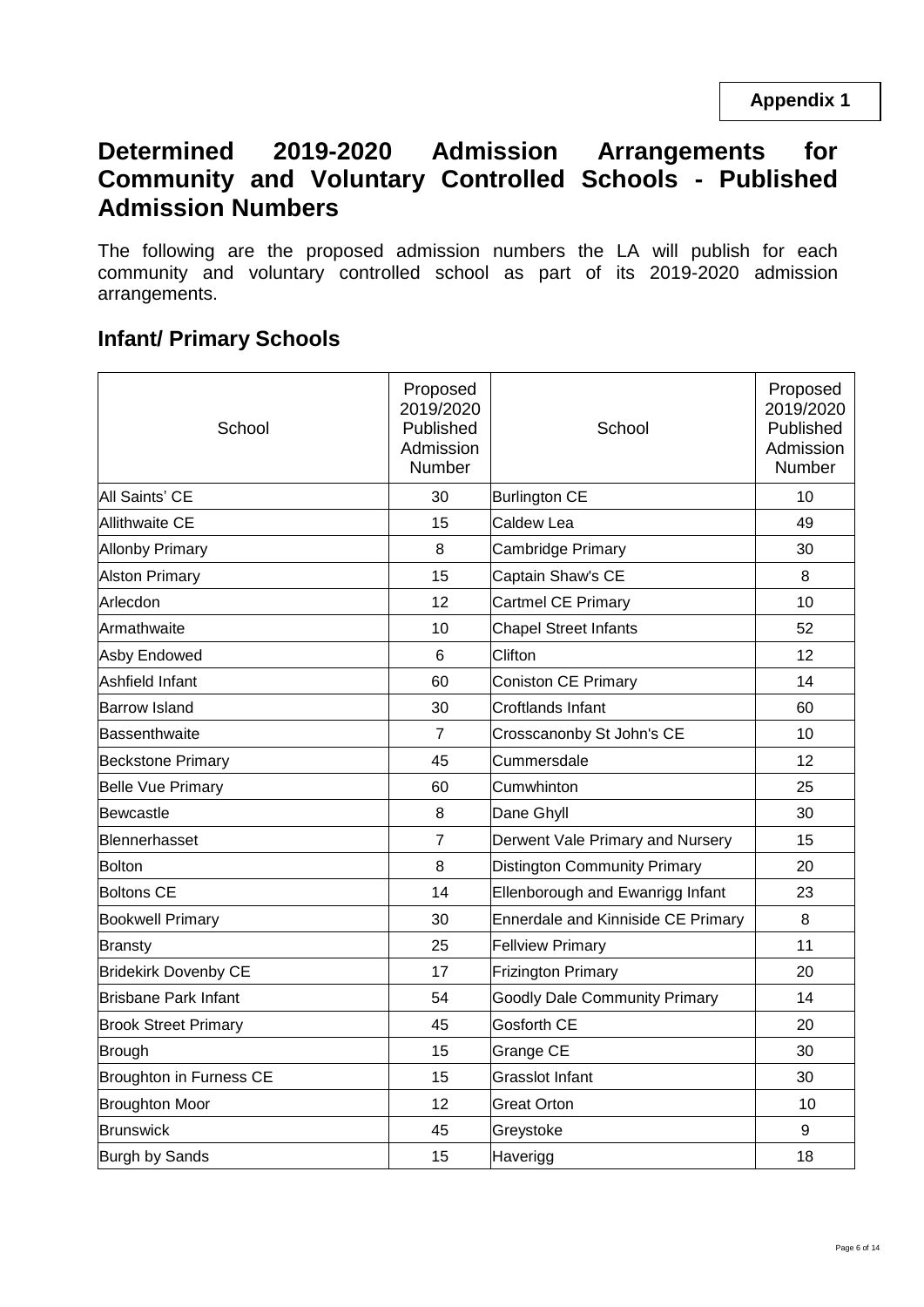| Hawkshead, Esthwaite          | 10                       | Newton                                    | 10 |
|-------------------------------|--------------------------|-------------------------------------------|----|
| Hensingham Primary            | 30                       | Newtown                                   | 30 |
| Heron Hill Primary            | 60                       | Norman Street Primary                     | 50 |
| High Hesket CE                | 25                       | North Walney Primary                      | 23 |
| Holm Cultram Abbey CE         | 10                       | Old Hutton CE                             | 15 |
| Holme Community School        | 15                       | <b>Orgill Primary</b>                     | 40 |
| Holme St Cuthbert             | 8                        | <b>Ormsgill Primary</b>                   | 30 |
| Houghton CE                   | 30                       | Pennine Way Primary                       | 90 |
| Inglewood Infant              | 90                       | Pennington CE                             | 30 |
| <b>Ireby CE</b>               | 10                       | Petteril Bank                             | 30 |
| Irthington Village            | 8                        | Plumbland CE                              | 8  |
| Jericho                       | 52                       | Plumpton                                  | 15 |
| Kells Infant                  | 30                       | Ramsden Infant                            | 52 |
| Kingmoor Infant               | 75                       | Raughton Head CE                          | 6  |
| Kirkbampton CE                | 18                       | <b>Richmond Hill</b>                      | 28 |
| Kirkbride Primary             | 15                       | <b>Robert Ferguson Primary</b>            | 60 |
| Kirkby Stephen Primary        | 30                       | <b>Rockcliffe CE</b>                      | 20 |
| <b>Kirkby Thore</b>           | 12                       | Roose                                     | 30 |
| Kirkoswald CE                 | 13                       | Seascale                                  | 22 |
| Lamplugh CE                   | 10                       | Sedbergh Primary                          | 30 |
| Lanercost CE                  | 10                       | Shankhill CE                              | 8  |
| Langwathby CE                 | 30                       | <b>Silloth Primary</b>                    | 30 |
| Lees Hill CE                  | 8                        | Sir John Barrow                           | 30 |
| Levens CE                     | 15                       | <b>Skelton</b>                            | 15 |
| Lindal and Marton Primary     | 12                       | South Walney Infant                       | 60 |
| Lindale CE                    | 12                       | St Bees Village                           | 30 |
| Long Marton Community Primary | 10                       | St Bridget's CE, Brigham                  | 17 |
| Low Furness CE Primary        | 17                       | St Bridget's CE, Parton                   | 10 |
| Lowca Community               | 12                       | St George's CE                            | 30 |
| Maryport Infant               | 45                       | St James' CE Infant, Whitehaven           | 45 |
| Milburn                       | 5                        | St Michael's CE Primary                   | 30 |
| Millom Infant                 | 36                       | St Michael's Nursery & Infant, Workington | 30 |
| Milnthorpe Primary            | 30                       | <b>Staveley CE</b>                        | 20 |
| Montreal CE Primary           | 40                       | Stoneraise                                | 16 |
| Moor Row                      | 15                       | Storth CE                                 | 10 |
| Moresby Primary               | 15                       | Temple Sowerby CE                         | 8  |
| Nenthead                      | $\overline{\mathcal{A}}$ | <b>Thornhill Primary</b>                  | 11 |
| Netherton Infant              | 30                       | <b>Threlkeld CE Primary</b>               | 10 |
| Newbarns Primary              | 60                       | Thursby                                   | 15 |
| Newlaithes Infant             | 60                       | <b>Thwaites</b>                           | 9  |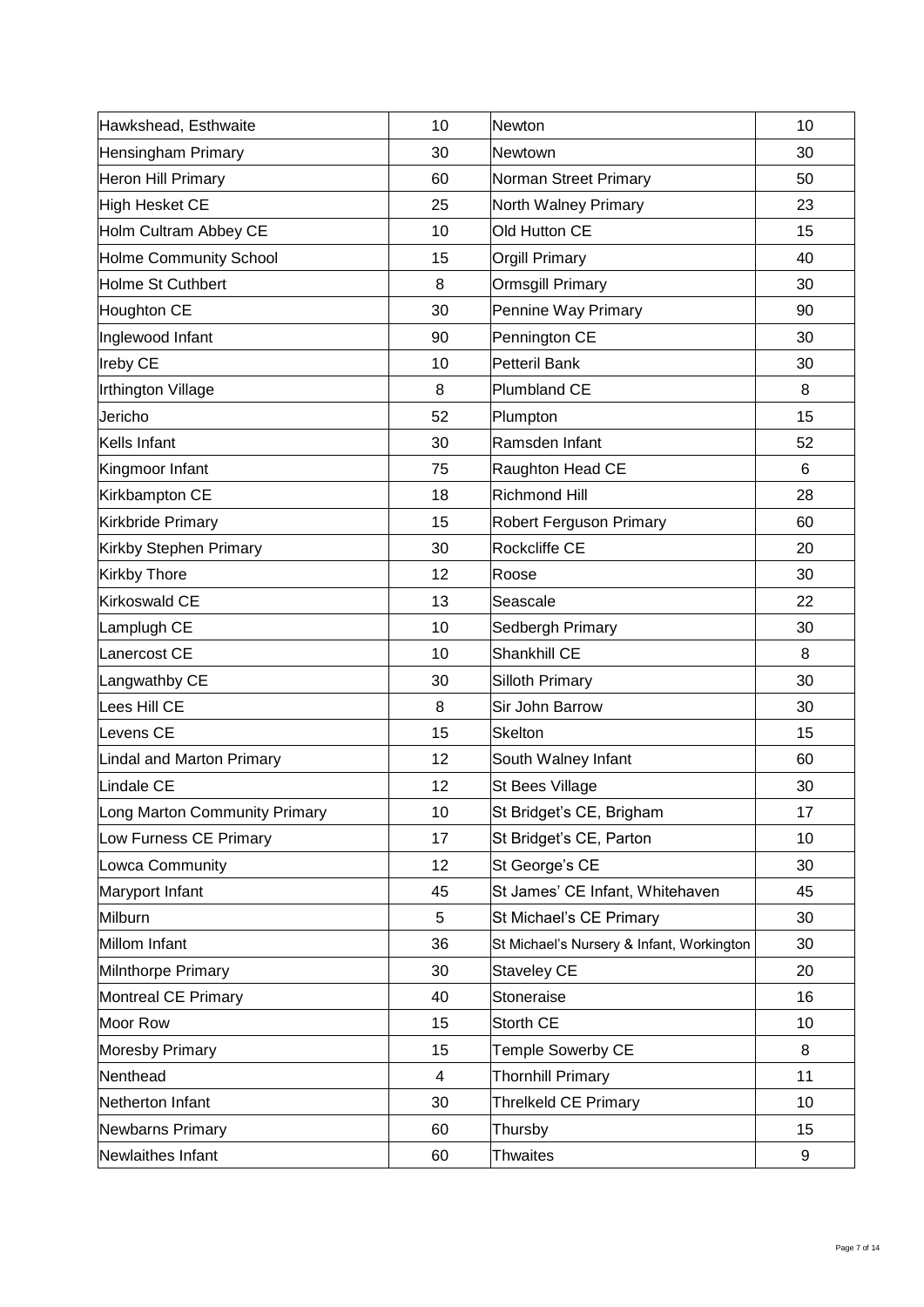| Upperby Primary                   | 60 | Victoria Infant & Nursery, Workington | 60 |
|-----------------------------------|----|---------------------------------------|----|
| <b>Valley Primary</b>             | 45 | <b>Westfield Nursery and Primary</b>  | 30 |
| Vicarage Park CE Primary          | 30 | <b>Wigton Infant</b>                  | 60 |
| <b>Vickerstown</b>                | 30 | Wreay CE                              | 16 |
| Victoria Infant & Nursery, Barrow | 75 |                                       |    |

## **Junior Schools**

| Ashfield Junior           | 64 | Monkwray                        | 38 |
|---------------------------|----|---------------------------------|----|
| <b>Black Combe Junior</b> | 34 | Newlaithes Junior               | 60 |
| Croftlands Junior         | 60 | North Lakes                     | 57 |
| Ewanrigg Junior           | 45 | Seaton St Paul's CE Junior      | 60 |
| George Romney Junior      | 45 | South Walney Junior             | 64 |
| Greengate Junior          | 60 | St James' CE Junior, Whitehaven | 48 |
| Inglewood Junior          | 90 | Thomlinson Junior               | 60 |
| Kingmoor Junior           | 75 | Victoria Junior, Workington     | 90 |
| Maryport CE Junior        | 48 |                                 |    |

## **Secondary Schools – Year 7**

| Beacon Hill Community | 70  | Nelson Thomlinson, The  | 210 |
|-----------------------|-----|-------------------------|-----|
| Dowdales              | 210 | Netherhall              | 186 |
| Uohn Ruskin           | 48  | Solway Community        | 59  |
| Lakes, The            | 129 | Ulverston Victoria High | 186 |
| Millom                | 145 |                         |     |

## **Secondary Schools – Year 12**

| The Lakes School                    | 25 | Netherhall School              | 10 |
|-------------------------------------|----|--------------------------------|----|
| Millom School                       | 25 | Ulverston Victoria High School | 50 |
| <b>The Nelson Thomlinson School</b> | 50 |                                |    |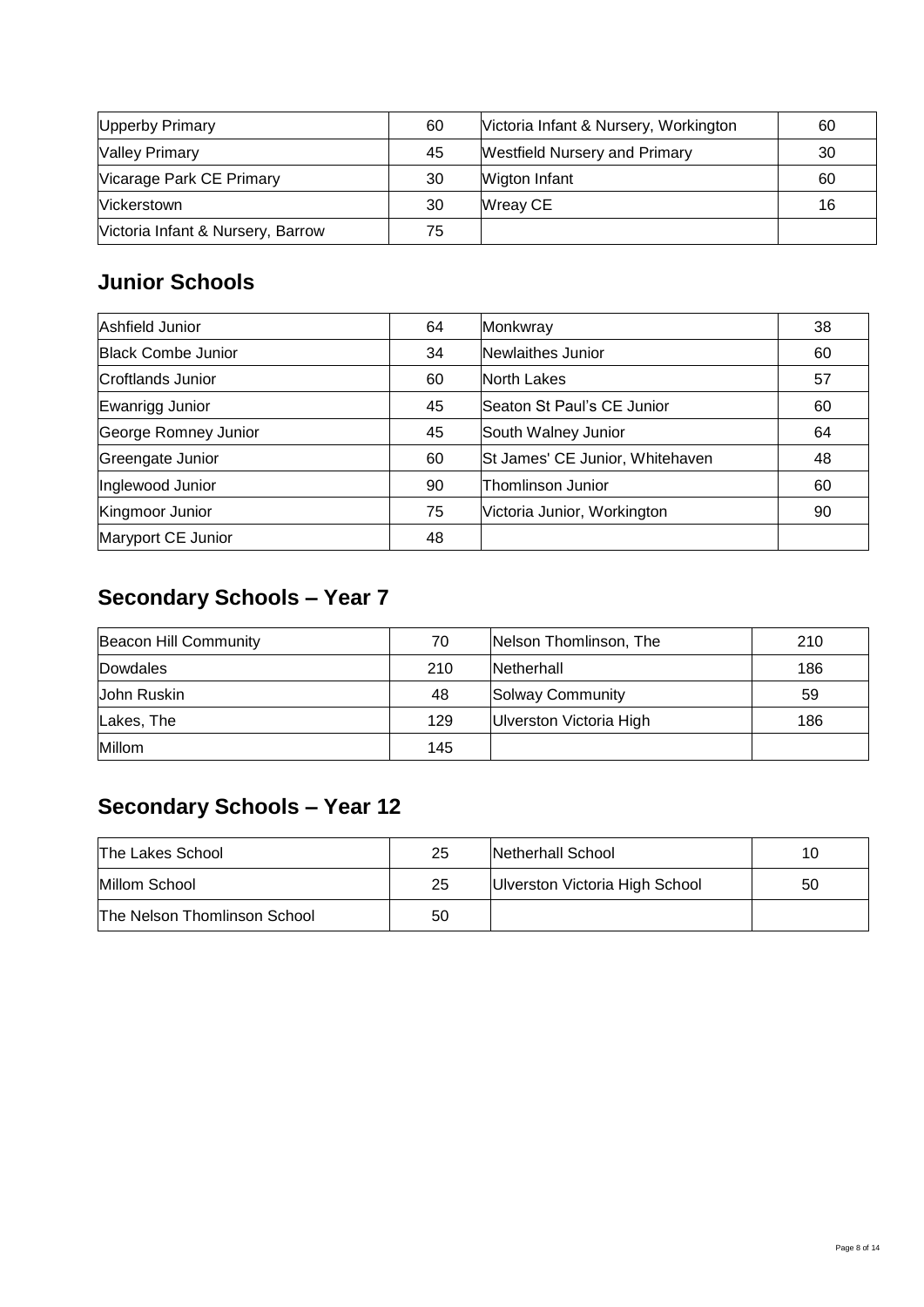### **CUMBRIA EDUCATION SERVICE GENERAL ADMISSIONS POLICY 2019/2020 Community and Voluntary Controlled Schools**

Where there are more applications than places available at a community or voluntary controlled school for entry to all year groups **except Year 12**, applications will be prioritised using the criteria below. They will be applied in conjunction with explanatory notes 1 - 6 which form part of the policy.

- 1. Children looked after and who were previously looked after, i.e. in public care, giving priority, if necessary, to the youngest child(ren) - see note 1 overleaf.
- 2. Children living in the catchment area who have brothers or sisters in the school (or associated infant or junior school) at the time of admission. See notes 2 and 3 overleaf.
- 3. Children living outside the catchment area who, at the time of their admission, have brothers or sisters in the school (or associated infant or junior school) who were allocated a place at that school by the LA either (a) in the absence of a place being available in the catchment area school due to oversubscription and the school was identified by the LA as the next nearest with a place available or (b) the school is named in the sibling's Education, Health and Care Plan (EHCP) - see notes 2, 3 and 4 overleaf.
- 4. In relation to Church of England Voluntary Controlled Schools, children living within the catchment area who with a parent or carer regularly attend a church in membership of Churches Together in Britain or the Evangelical Alliance. See notes 5 and 6.
- 5. Other children living in the catchment area giving priority to those living closest to the school, measured by a straight-line measure between the centre of the pupil's home address and a common point on the school site as determined by the LA - see notes 6 and 7 overleaf.
- 6. Children living outside the catchment area who have brothers or sisters in the school (or associated infant or junior school) at the time of their admission - see notes 2 and 3 overleaf.
- 7. In relation to Church of England Voluntary Controlled Schools, children living outside the catchment area who with a parent or carer regularly attend a church in membership of Churches Together in Britain or the Evangelical Alliance. See notes 5 and 6.
- 8. Children living outside the catchment area, giving priority to those who live closest to the school, measured by a straight-line measure between the centre of the pupil's home address and a common point on the school site as determined by the LA - see notes 6 and 7 overleaf.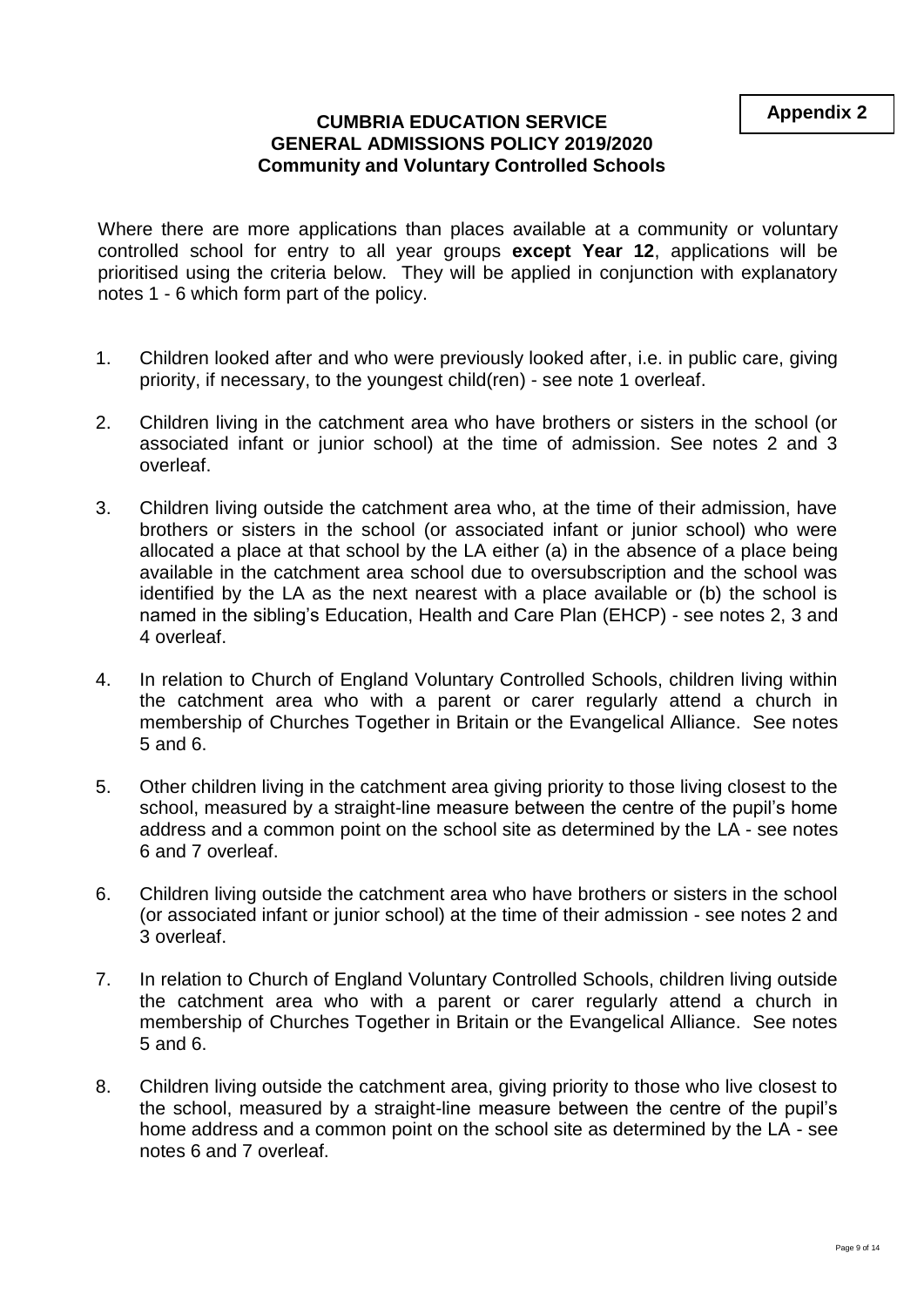Applications will be prioritised on the above basis. An exception will be made under the Authority's policy for the education of children with special educational needs where a child holds an Education, Health and Care Plan, that names the school.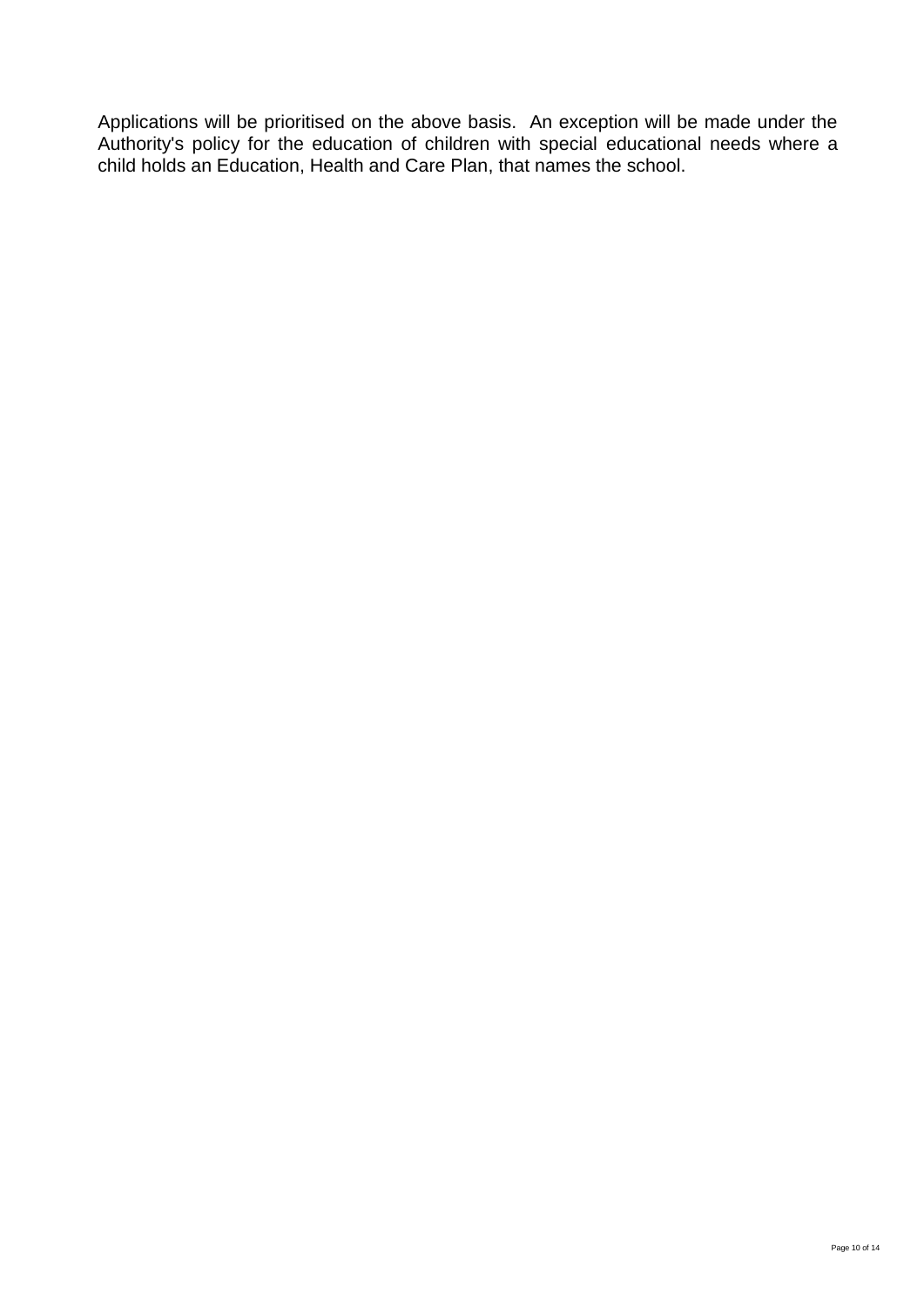### **Explanatory Notes**

### [These notes are part of the policy]

### **Note 1**

A child looked after is a child in public care, who is looked after by a local authority within the meaning of Section 22 of the Children Act 1989. Children previously looked after are children who were looked after, but have ceased to be so because they were adopted (under the terms of the Adoption and Children Act 2002) or became subject to a Child Arrangements Order or Special Guardianship Order (Children Act 1989).

The provision to give the highest priority to looked after and previously looked after children applies to all children who have been adopted from local authority care.

### **Note 2**

In criteria 2, 3 and 6, priority will be given to those children with the youngest siblings. Brothers and sisters are those living at the same address and includes step and foster children. Priority will only be given where it is known at the time of allocating places that a sibling will be attending the school (excluding a nursery class) at the time of admission.

### **Note 3**

Where reference is made to 'associated' infant and junior schools this is to describe those situations where infant and junior schools share the same catchment area.

### **Note 4**

If parent or carers believe they qualify for consideration under criterion 3, they should indicate this on their preference form in the place provided for this purpose.

### **Note 5**

To be considered under criteria 4 or 7 parents or carers must provide proof with the completed form that the child regularly attends a church in membership of Churches Together in Britain or the Evangelical Alliance. 'Regular' is defined as at least twice a month. Attendance may be at more than one church but should be for at least two years prior to the application date.

In criteria 4 or 7 applications will be prioritised using the distance measurement methodology set out at Note 6 below, with those living closest to the school measured by the shortest straight line distance given priority.

### **Note 6**

Distance measurements will be undertaken using the Local Authority's computerised Geographical Information System [GIS]. This measures a straight-line measure between the centre of the pupil's home address and a common point on the school site as determined by the LA.

### **Note 7**

Random allocation will be used as a tie-break in categories 5 and 8 to decide who has the highest priority for admission if the distance between the children's home address and the school is the same. This process will be independently verified.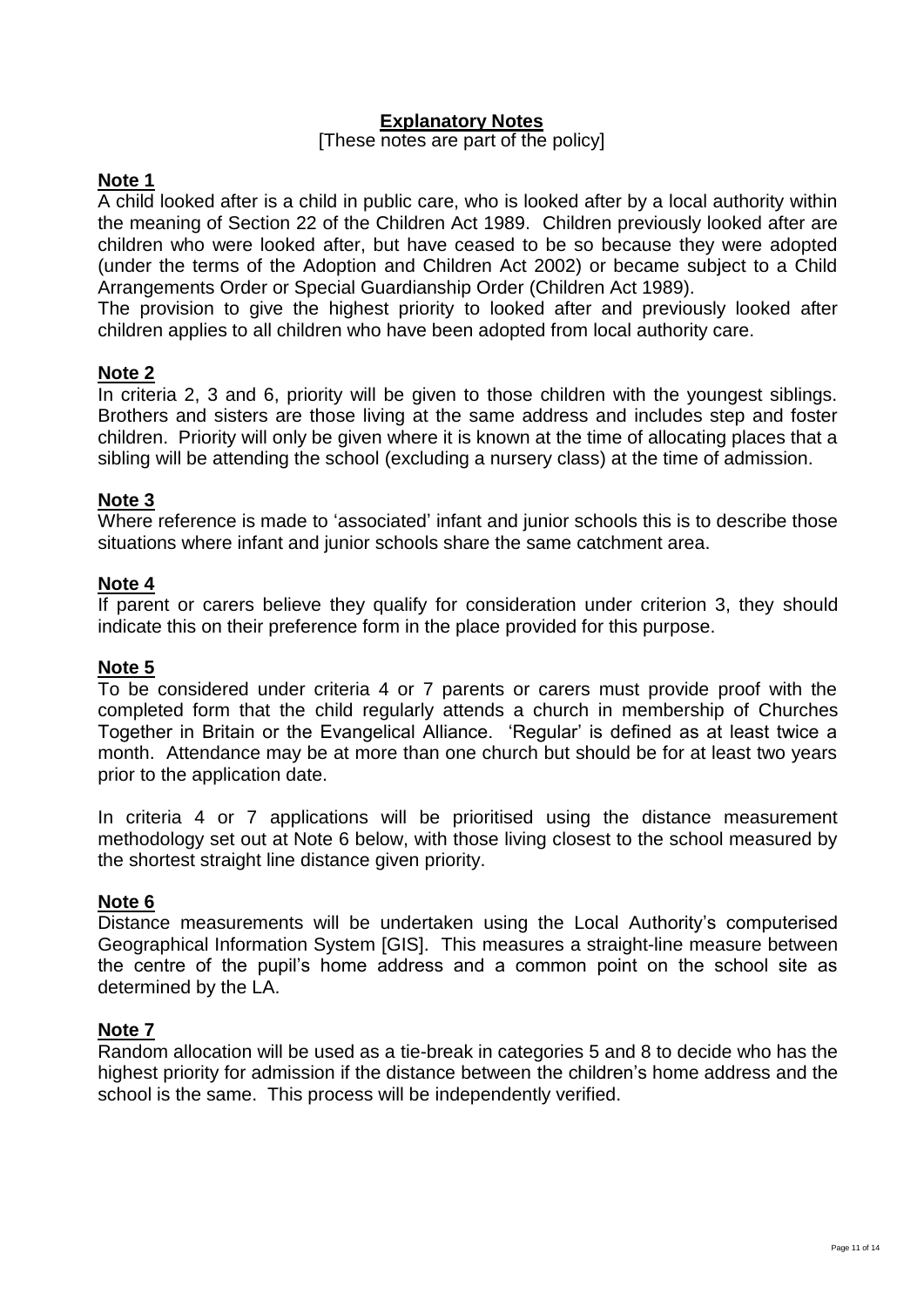### **CUMBRIA EDUCATION SERVICE GENERAL ADMISSIONS POLICY (YEAR 12) 2019-2020 Community and Voluntary Controlled Schools**

Where there are more applications than places available in Year 12 at a community or voluntary controlled school, applications will be prioritised using the criteria below. They will be applied in conjunction with explanatory notes 1 - 4 which form part of the policy.

- 1. Students (children) looked after and previously, i.e. in public care, giving priority, if necessary, to the youngest child(ren) - see note 1 overleaf.
- 2. Students living in the catchment area who have brothers or sisters in the school at the time of their admission - see note 2 overleaf.
- 3. Students living outside the catchment area who, at the time of their admission, have brothers or sisters in the school who were allocated a place at that school by the Local Authority either (a) in the absence of a place being available in the catchment area school due to oversubscription and the school was identified by the Local Authority as the next nearest with a place available or (b) the school is named in the sibling's Education, Health and Care Plan - see notes 2, and 3 overleaf.
- 4. Other students living in the catchment area.
- 5. Students living outside the catchment area who have brothers or sisters in the school at the time of their admission - see note 2 overleaf.
- 6. Students living outside the catchment area.
- 7. Where there is a need to prioritise places within any of the above criteria except criteria 1, priority will be given to those students who live nearest to the school – see note 4 and 5 overleaf.

Applications will be prioritised on the above basis. An exception will be made under the Authority's policy for the education of children with special educational needs where a child holds an Education, Health and Care Plan, that names the school.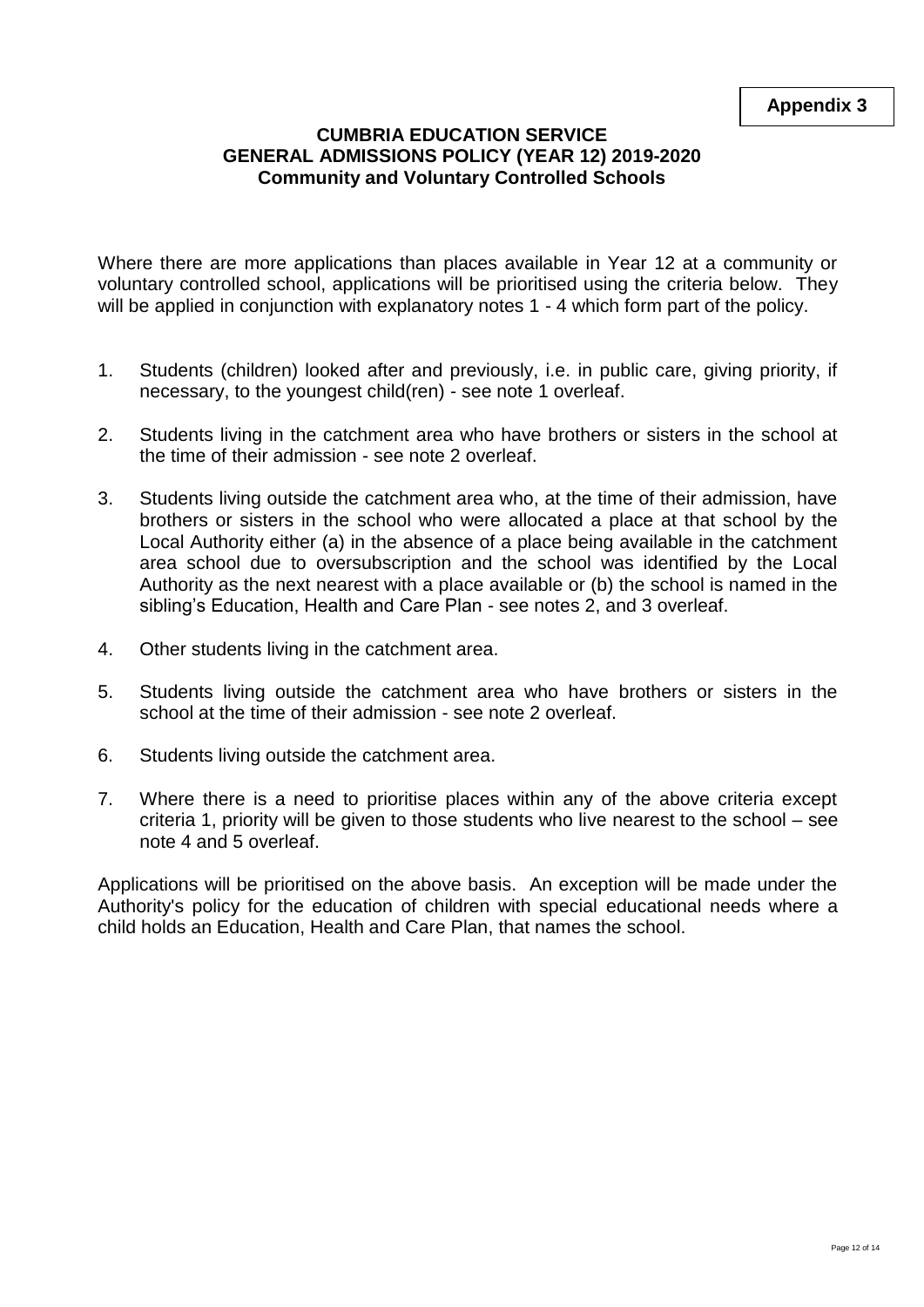### **Explanatory Notes**

[These notes are part of the policy]

### **Note 1**

A child looked after, i.e., in public care, is defined as a child who is looked after by a local authority within the meaning of Section 22 of the Children Act 1989. Children previously looked after are children who were looked after, but have ceased to be so because they were adopted (under the terms of the Adoption and Children Act 2002) or became subject to a Child Arrangements Order or Special Guardianship Order (Children Act 1989). The provision to give the highest priority to looked after and previously looked after children applies to all children who have been adopted from local authority care.

### **Note 2**

Brothers and sisters are those living at the same address and includes step and foster children. Priority will only be given where it is known at the time of allocating places that a sibling will be attending the school at the time of admission.

In circumstances where there is an application for more than one child in the family, and it is not possible to offer a place to all of the children concerned, it will be up to the parent or carers to decide whether they wish to accept the place[s] offered. This will also be the case in relation to twins, etc.

### **Note 3**

If parent or carers believe they qualify for consideration under criterion 3, they should indicate this on their preference form in the place provided for this purpose.

### **Note 4**

Distance measurements will be undertaken using the Local Authority's computerised Geographical Information System [GIS]. This measures a straight-line between the centre of the pupil's home address and a common point on the school site as determined by the LA.

### **Note 5**

Random allocation will be used as a tie-break in categories 5 and 8 to decide who has the highest priority for admission if the distance between the children's home address and the school is the same. This process will be independently verified.